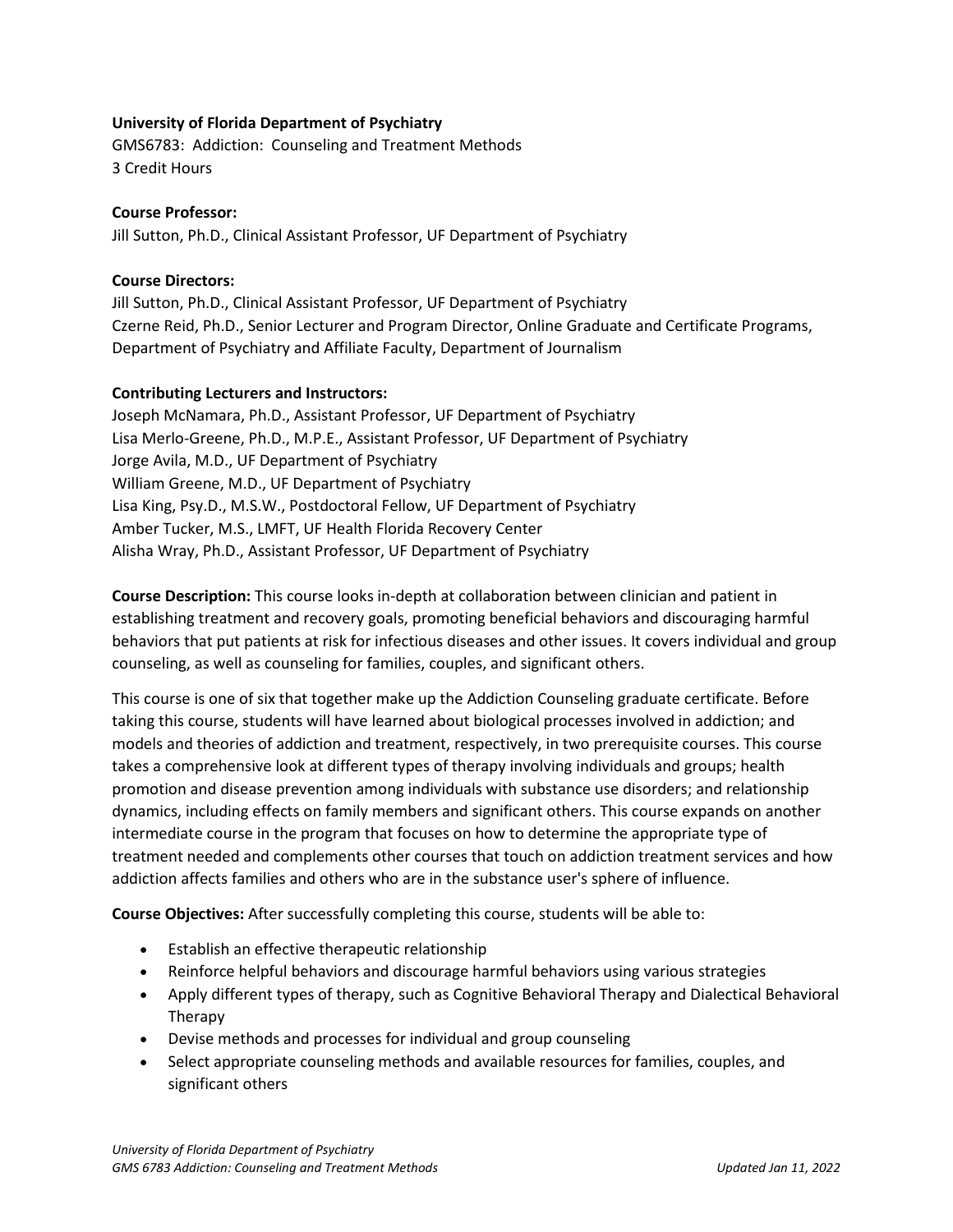# **How do I get to the course?**

This course is delivered using the Canvas learning management system. To get to the course, go to [http://elearning.ufl.edu,](http://elearning.ufl.edu/) click on "Log in to e-learning" and enter your Gatorlink username and password.

Make sure your computer is properly configured for proper delivery of the course by doing the following:

1) Install the latest JAVA program

2) Configure your Internet and security settings properly

3) Disable pop-up blockers (pop-ups must be allowed)

4) Download the Cisco AnyConnect VPN client to allow you to get to restricted-access reading materials (instructions below)

Email academic assistant, Taylor Greene, using the mail tool in Canvas or directly at [tgreene740@ufl.edu](mailto:tgreene740@ufl.edu) for help with making sure your computer is configured properly. Improper configuration may result in problems such as not being able to view videos, click links and/or readings, or submit assignments. Only work submitted through the website will be accepted. **Please do not email or call the instructor about tech support issues**.

### **Who should I contact?**

Please review this section carefully so you can direct your question or comment to the appropriate person:

**Grading, assignments, due dates, course content:** Contact your instructor if you have questions about grading, assignments and course content. Do not post questions or comments about grading or due dates in the discussion assignments for various modules. Do not contact the instructor about tech support. Use the email tool within Canvas to contact the instructor. Click on the "Inbox" tool at the left of the screen to get to the email function.

**Tech support:** If you are having technical difficulties *related to this course*, such as not being able to click on a link or view a video or reading, please do not contact the instructor. Instead, send an email to academic assistant, Taylor Greene, using the mail tool in Canvas or directly at [tgreene740@ufl.edu](mailto:tgreene740@ufl.edu) with the subject line "ASD Online Program." If, on the other hand, you are having *general* technical issues such as not being able to log into your UF account or e-learning, or not being able to download and configure VPN, please contact the UF Help Desk at [helpdesk@ufl.edu](mailto:helpdesk@ufl.edu) or 352-392-HELP (4357). **Do not email the instructor for tech support.** If your tech issues don't seem like they will be resolved before the due date of an assignment, please inform the instructor before the deadline passes.

**Course communication:** Be sure to check your UF email account frequently (log in with your Gatorlink credentials at [http://www.mail.ufl.edu/](http://www.mail.ufl.edu/)) for class messages, updates and announcements. Configure your settings within Canvas to make sure that class messages are being delivered to your email account. To do so, in Canvas click on the "Account" tool on the left of the page, then go into "Settings" and "Notifications" and select the appropriate options to ensure that you receive class correspondence in a timely manner. **Make sure that you put "notifications@instructure.com**" on your email address book or safe-sender list, so your messages do not end up in the trash. Course emails will say the sender is "Canvas Message Center <Notifications@instructure.com>"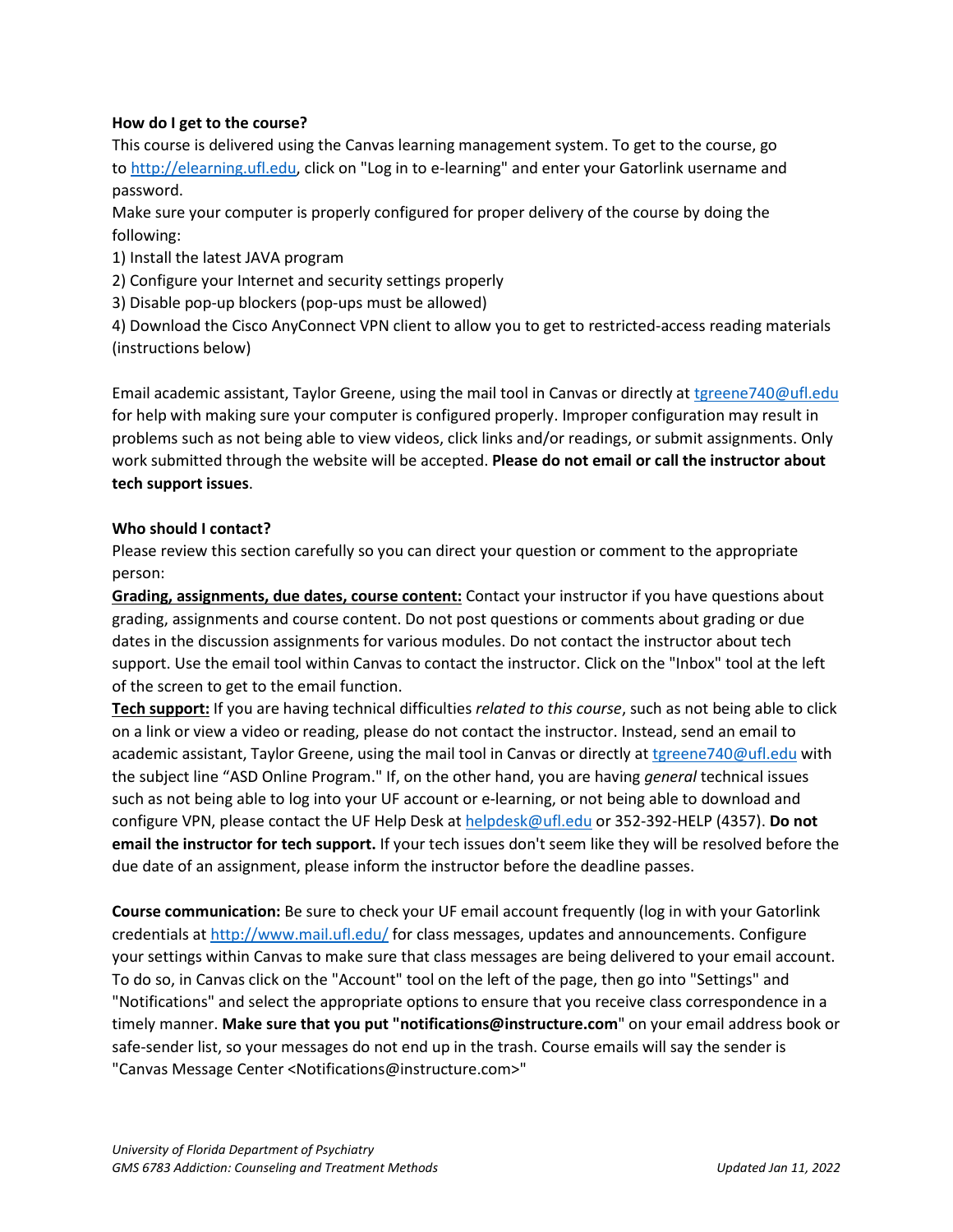**Syllabus changes:** Students will be notified if there are major changes to the syllabus.

**Requesting a Gator 1 UF ID card:** UF degree-seeking distance students may request a UF ID card. For details:<https://www.bsd.ufl.edu/g1c/idcard/distance.asp>

**Course disclaimer:** This course (including all materials, ideas, research or clinical observations written or electronically conveyed) is for educational purposes only. The course does not substitute for and does not provide clinical or treatment recommendations or endorsements for the treatment of any individual person's condition. This course is simply a survey course whose intent is to familiarize the student with a wide variety of material relevant to the area of study and course participants should not use any of the course material as a basis for diagnosis or treatment of themselves or others. Any clinical intervention or treatment that the course participant elects to take is the sole responsibility of the course participant. Such clinically relevant decisions should always be discussed with the course participant's physician and/or other health care providers and the consequences of any action taken are the responsibility of the course participant and his or her treating provider.

**Educational philosophy:** The Department of Psychiatry aims to provide students with a learning environment that is current, interactive and supportive. The online nature of the course provides students with flexibility for listening to lectures, participating in class discussions and submitting assignments. The class can be completed without your ever setting foot on the University of Florida campus or even leaving home. With this freedom comes responsibility and expectations. This course is accredited for 3 UF credits and as a result, it requires at least 3 hours per week in direct "contact," as well as 6 additional hours to complete assignments and course-related research. Due to the online nature of the course, the contact hours have been replaced with online lectures and readings. Typically, a 3-credit hour course requires up to 9 hours per week of work. Students are asked to be on the lookout for course announcements and emails, and to keep account of all due dates.

**Overview of Course Content:** The course is divided into 15 modules. Each lesson introduces and overviews a major issue in the field. A typical module consists of:

- a video lecture
- required readings
- a short quiz
- one or two web post assignments, requiring a 250-word short answer (or a list of items, as indicated)
- two 100-word web posts to respond to or comment on classmates; web posts
- essays

**Assignment due dates and times:** Unless otherwise noted, all quizzes, web posts and essay assignments are due on the dates specified, on Mondays at 9 a.m. Eastern.

#### **Point breakdown:**

| Assignment   | <b>Points each</b>                                                    | <b>Subtotal</b> |
|--------------|-----------------------------------------------------------------------|-----------------|
| Quizzes (15) | $14$ quizzes x 10 pts each + 1 quiz x $\vert_{160}$<br>20 points each |                 |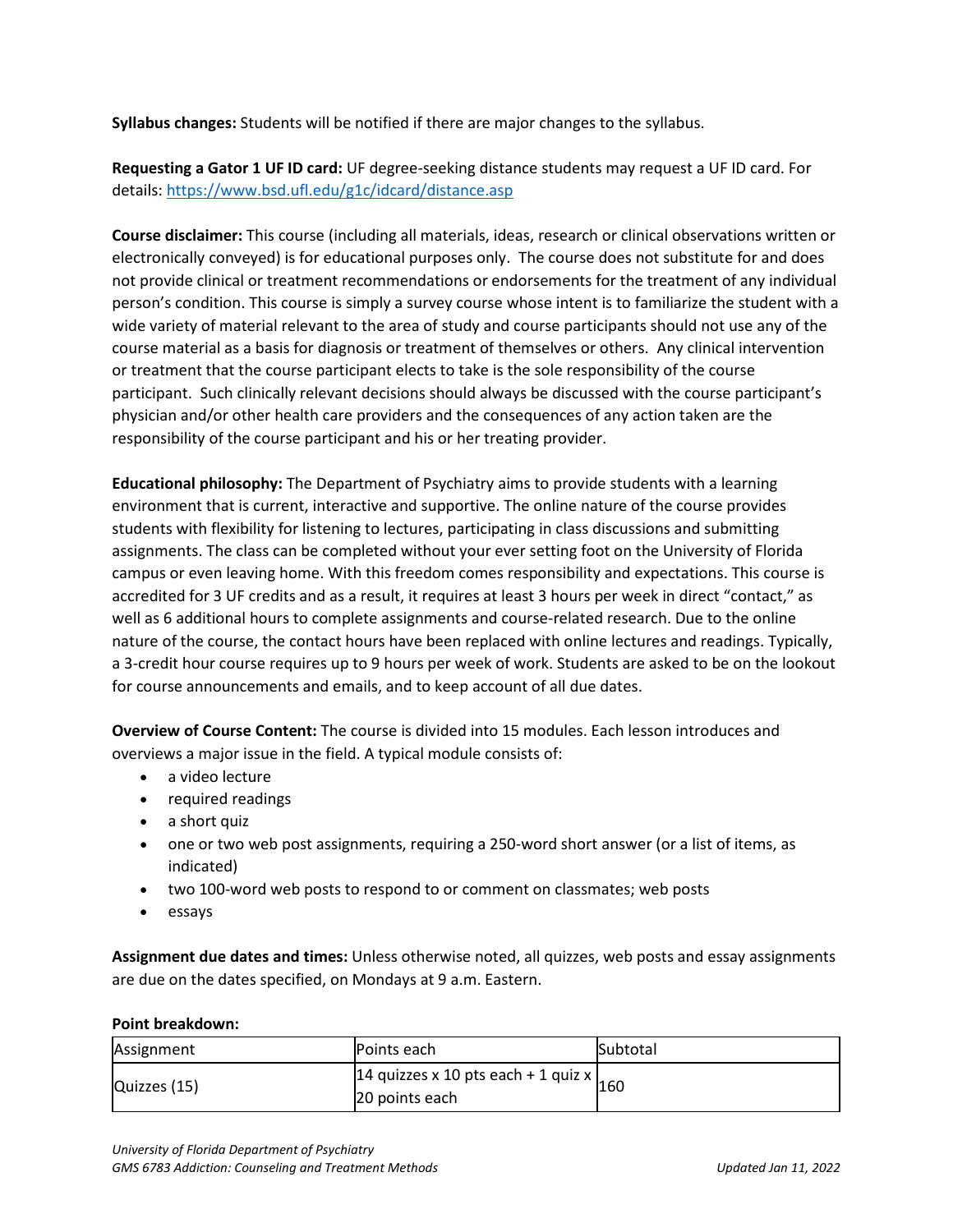| Web posts $(16)$     | 16 discussions x 40 pts each | 650          |
|----------------------|------------------------------|--------------|
| Assignments (2) (11) | 2 assignments x 40 pts each  | 180          |
| Essays(3)            | 3 essays x 80 pts each       | 240          |
| <b>Total</b>         |                              | $ 1,120$ pts |

Note that if you do not submit an assignment you will get a grade of zero for that assignment.

**\*\*Students must earn a B or higher in each course taken, to advance to the remaining courses in the certificate. Students who earn a grade lower than a B in a course must retake that course to continue in the program.**

**Grading Scale:** Final Grades are determined as follows, and will be posted in "Grades" in Canvas.

| $A \geq 93\%$ | A- 90-92%      | $B + 87 - 89%$ | <b>B</b> 83-86% | B-80-82%       | $IC+ 77-79\%$ |
|---------------|----------------|----------------|-----------------|----------------|---------------|
| $IC$ 73-76%   | $C - 70 - 72%$ | $D+67-69$      | $ D 63 - 66%$   | $D - 60 - 62%$ | $<60\%$<br>ΙE |

View the current UF Grading Policy at

https://catalog.ufl.edu/ugrad/current/regulations/info/grades.aspx.)

**Accommodations for Students with Disabilities:** Students requesting accommodations must first register with the Dean of Students Office. The Dean of Students Office will provide documentation to the student, who must, in turn, provide that documentation to the course director when requesting an accommodation. Contact the Disability Resources Center, http://www.dso.ufl.edu/drc/, for information about available resources for students with disabilities.

**Viewing Video Lectures:** Links to lecture videos are provided on the to-do list for each lesson.

**Required Readings/Course Reserves:** Required readings, which may include journal articles, e-books, and other materials, are available via the UF library's Course Reserves management software Ares. To get to Ares, first be sure that you are securely connected via VPN (instructions below). Next, in Canvas, simply click on the "Course Reserves" tool on the left of the page. If prompted to do so, you will need to set up an account in Ares. Next, search for your courses by name, course code or instructor name, then select the green "Add Course" button to add the desired course to your account. Once you are in Course Reserves for a specific course, click on "View Item" next to the title of the item you want to retrieve. For more instructions on getting course materials via Ares, see

[http://cms.uflib.ufl.edu/accesssupport/howtostudents.](http://cms.uflib.ufl.edu/accesssupport/howtostudents) If you have technical difficulties with downloading files, email the academic assistant at tgreene740@ufl.edu before contacting the instructor or other course staff.

#### **VPN: Important instructions for getting to the reading materials linked in the course**

Many of the links to the course readings are journal articles, books and other items held by the UF Libraries. To get to those materials you must first log into a secure connection called a VPN, which is short for virtual private network. Once you are logged into the UF VPN, go back into the course and click on the reading links. UF VPN installation instructions[: https://it.ufl.edu/ict/documentation/network](https://it.ufl.edu/ict/documentation/network-infrastructure/vpn/)[infrastructure/vpn/.](https://it.ufl.edu/ict/documentation/network-infrastructure/vpn/) For help, contact the UF Help Desk at (352) 392-4357.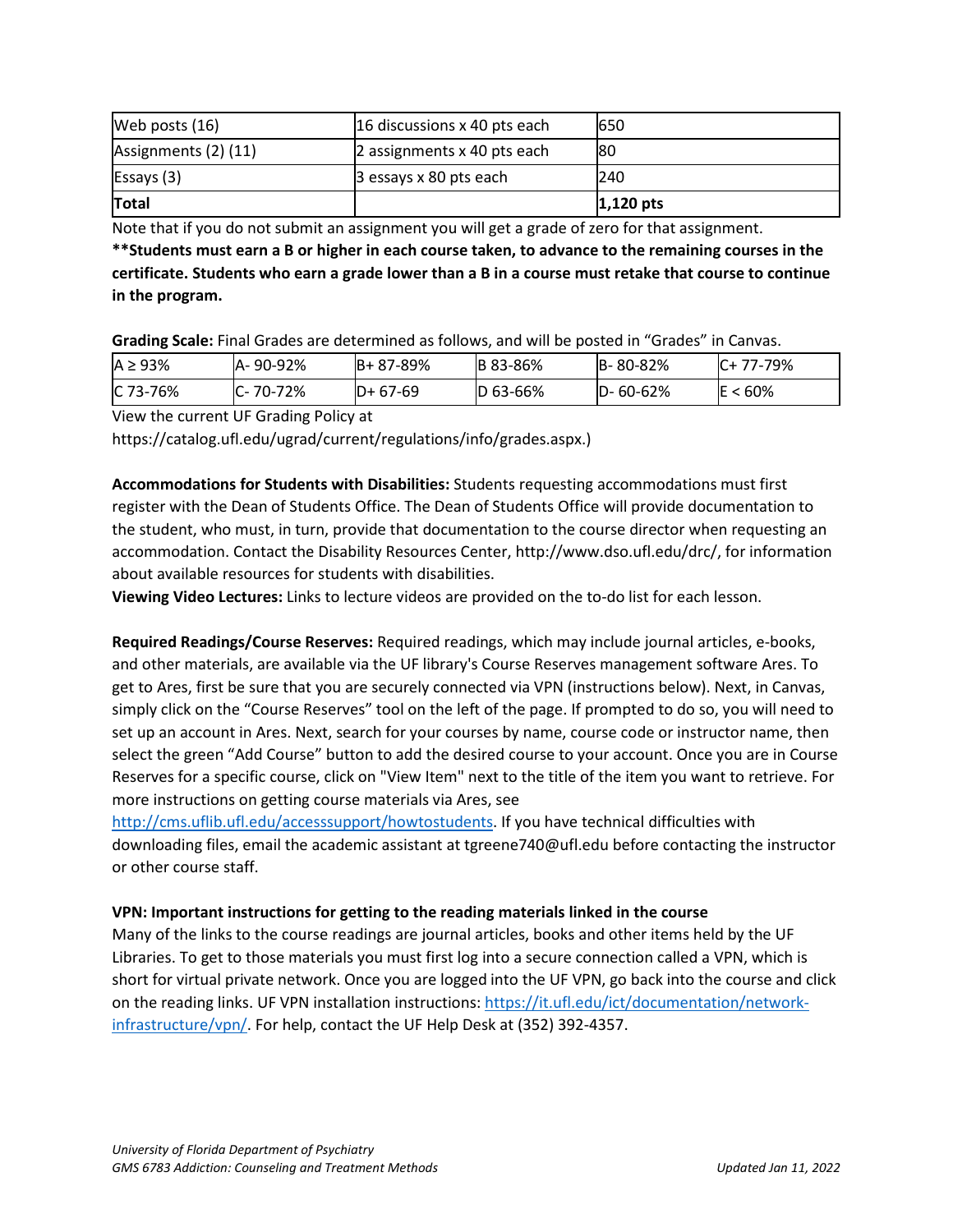**Borrowing from the UF Libraries:** Distance learners can borrow materials from the UF collection. They can also borrow from non-UF libraries using Interlibrary Loan (ILL). See the main UF Libraries site for distance learners at [http://guides.uflib.ufl.edu/distancelearners.](http://guides.uflib.ufl.edu/distancelearners)

**Opinion disclaimer:** Please note that sometimes professionals who appear in videos or authors of assigned readings may offer their opinions, perhaps even controversial ones. We wish to encourage open-minded thinking, evaluation, and critiquing in this course and so we also have web-posts where you may voice your opinions. However, it is important to recognize that the opinions expressed by others do not necessarily reflect those of the course instructors, teaching assistants, the Department of Psychiatry, the UF College of Medicine, or the University of Florida.

**Class demeanor:** All students are expected to be courteous to each other and to instructors and course assistants in all their communications, including discussion posts. Students should not upload or duplicate copyrighted materials on online class discussion boards without express permission from the copyright holder.

# **Using, Citing, and Formatting References**

As you go through the course, you will consult with many different types of sources to obtain supporting data or information for points or arguments you make in discussions, essays and other assignments. You are required to cite your sources when you do the following (American Psychological Association [APA], 2009):

- 1. Refer to facts or quantitative data
- 2. Paraphrase another author's view point, idea, or theory
- 3. Quote an author directly

Your sources may include your online lecture notes from within Canvas, academic journals, print or online newspapers, magazines, books, videos, apps, blogs, podcasts, online discussion forums such as Reddit's AMA, or personal communication with an expert or other person. When citing references, in each case you are required to do six things:

- 1. Include the source of the information you are presenting
- 2. Cite the source within body of your discussion, essay or other text (this is known as in-text citation)
- 3. Paraphrase where necessary (see note on paraphrasing below)
- 4. Put language taken word-for-word from another source in quotation marks or block quotes
- 5. List your references at the bottom of your discussion, essay or other text
- 6. Format the references (both the in-text citation and the reference list) according to the required style convention.

There are several different style conventions (https://owl.english.purdue.edu/owl/resource/585/2/), including Chicago Style, often used in the humanities; Modern Language Association (MLA), used most commonly in the liberal arts and humanities; American Psychological Association (APA), used most commonly in social sciences; and others. In this course we will use the latest edition of American Psychological Association (APA) Style. To properly cite and format a reference, find as many details about the source as possible and carefully consider the following (Paiz et al., 2015):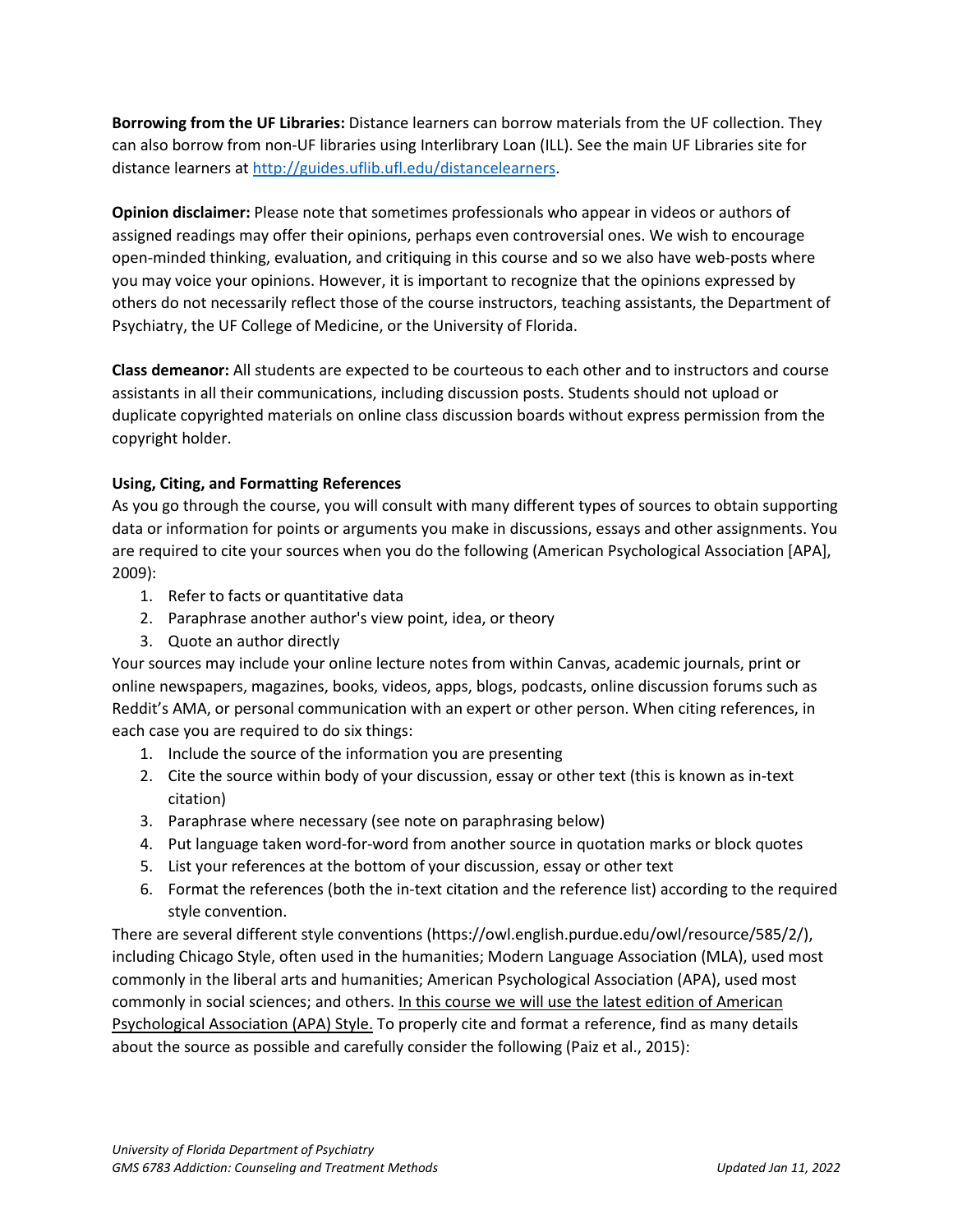**In-text citation:** Sources must be cited within the body of the text for any information or data presented in support of arguments or examples given. In-text citations go at the end of a sentence. They generally include the author's last name, followed by a comma, and the year of publication, all enclosed in parentheses, e.g. (Goldman, 2012), but there is some variation depending on the type of source and the number of authors.

**Paraphrasing:** If you are referencing ideas or information from another work and you feel the need to cite or quote the author in each and every line of your body of text, stop! Instead, you should paraphrase the work and include an in-text citation the first time the work is mentioned. Paraphrasing means synthesizing an author's original statements and then saying them in your own words (Purdue Online Writing Lab [OWL], 2014). Visit the Purdue OWL (https://owl.english.purdue.edu/owl/resource/619/1/) for tips on effective paraphrasing.

**Quoting:** If you do have the need to take some language word-for-word from another source, put it in quotation marks or block quotes.

**Reference list:** This should be ordered alphabetically by the last name of the first person listed on the paper or other source material (APA, 2009).

**Formatting:** For instructions and detailed examples of how to format in-text citations and reference lists for a variety of source types, consult the References Style Guide provided in Module 1, the Publication Manual of the American Psychological Association excerpts in Course Reserves, and/or the Purdue OWL APA style guide (https://owl.english.purdue.edu/owl/resource/560/1/). You may also contact the UF reference librarian for assistance (see the library resources section in your course syllabus). For additional help you may also create an account with a reference management system such as [EndNote.](https://guides.uflib.ufl.edu/endnote) Note that if you put nonsense into a reference management program you will get nonsense out ... you must enter the information the way the program requires or your reference list will not be formatted properly or contain the needed information.

**Academic Integrity:** Online classes are subject to the same requirements of academic honesty as all oncampus classes. Please review and be familiar with the Student Conduct Code and Student Honor Code, which can be found a[t https://www.dso.ufl.edu/sccr/process/student-conduct-honor-code/.](https://www.dso.ufl.edu/sccr/process/student-conduct-honor-code/) UF students are bound by The Honor Pledge which states, "We, the members of the University of Florida community, pledge to hold ourselves and our peers to the highest standards of honor and integrity by abiding by the Honor Code. On all work submitted for credit by students at the University of Florida, the following pledge is either required or implied: "On my honor, I have neither given nor received unauthorized aid in doing this assignment." The Student Honor Code specifies a number of behaviors that violate the code, and the possible sanctions. Furthermore, you are obliged to report any condition that facilitates academic misconduct to appropriate personnel. If you have any questions or concerns, please consult the instructor or course coordinator.

**Plagiarism:** Plagiarism is presenting another person's work as your own. Cheating and plagiarizing are against the University of Florida Student Conduct Code. Submissions in this course may be checked via Turnitin [\(http://www.turnitin.com\)](http://www.turnitin.com/), a service that compares documents with each other as well as with